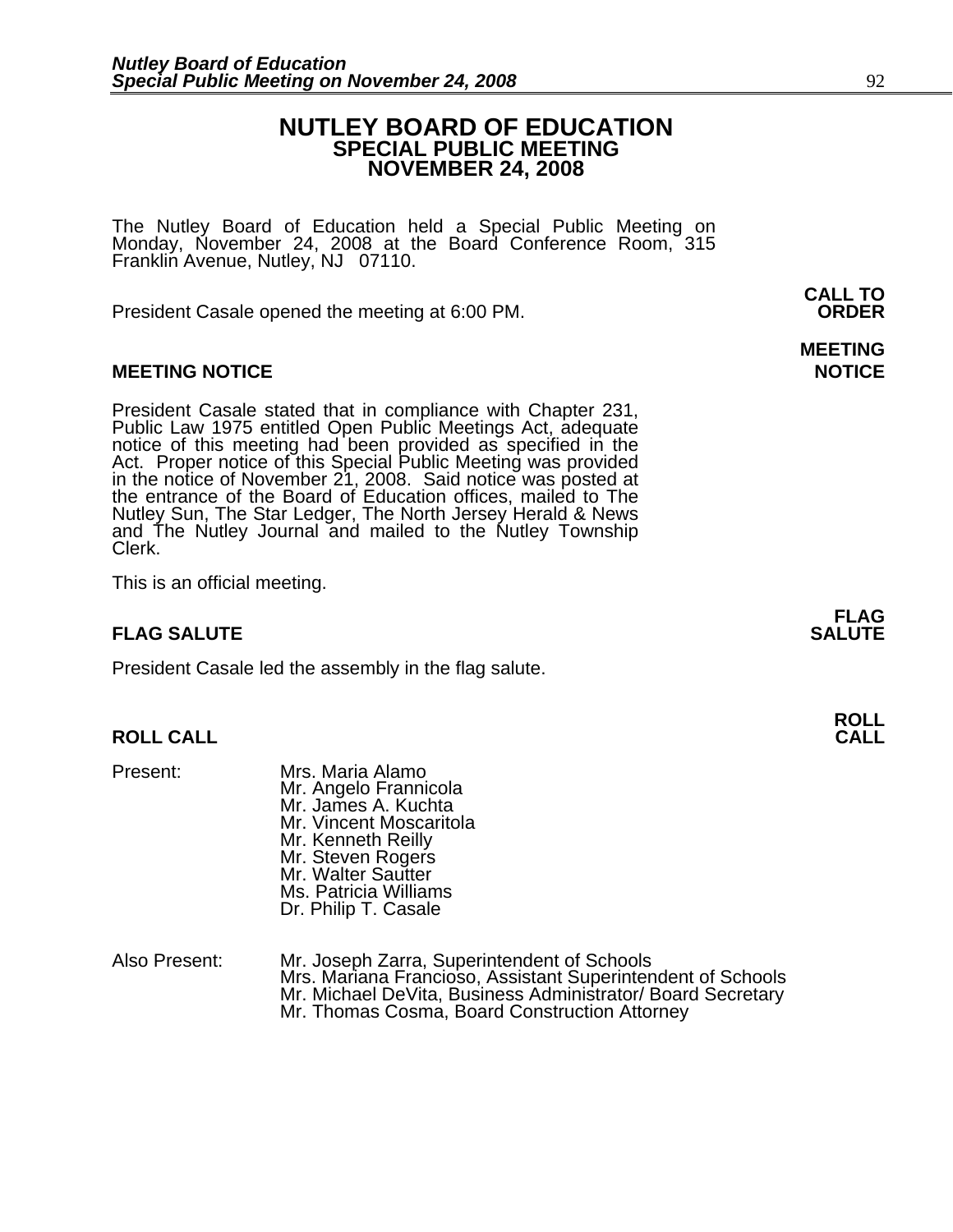## **MOTION TO ADJOURN TO EXECUTIVE SESSION**

At 6:05 PM Trustee Moscaritola moved, and Trustee Kuchta seconded, the following resolution:

WHEREAS, the Board of Education will be discussing matters exempt from public discussion pursuant to N.J.S.A. 10:4-12,

NOW, THEREFORE, BE IT RESOLVED that the Board of Education recess to Closed Executive Session at this time to discuss the following:

> **Contracts**  Personnel Legal Issues

BE IT FURTHER RESOLVED that the results of the discussions will be made public by inclusion on the agenda of a subsequent meeting of the Board of Education or when the reasons for discussing such matters in closed session no longer exist.

The motion was approved by voice vote.

## **RECONVENE MEETING RECONVENE**

At 8:00 PM Trustee Frannicola moved, Trustee Moscaritola seconded, and the Board unanimously approved by voice vote a motion to reconvene the public meeting.

The meeting reconvened in the JHWMS Auditorium located at 325 Franklin Avenue, Nutley, NJ.

President Casale announce that the Board would be going back into Closed Executive Session and would return after a resolution for tonight's meeting was prepared.

## **MOTION TO ADJOURN TO EXECUTIVE SESSION**

At 8:05 PM Trustee Moscaritola moved, and Trustee Alamo seconded, the following resolution:

WHEREAS, the Board of Education will be discussing matters exempt from public discussion pursuant to N.J.S.A. 10:4-12,

NOW, THEREFORE, BE IT RESOLVED that the Board of Education recess to Closed Executive Session at this time to discuss the following:

> **Contracts**  Personnel Legal Issues

# **EXECUTIVE**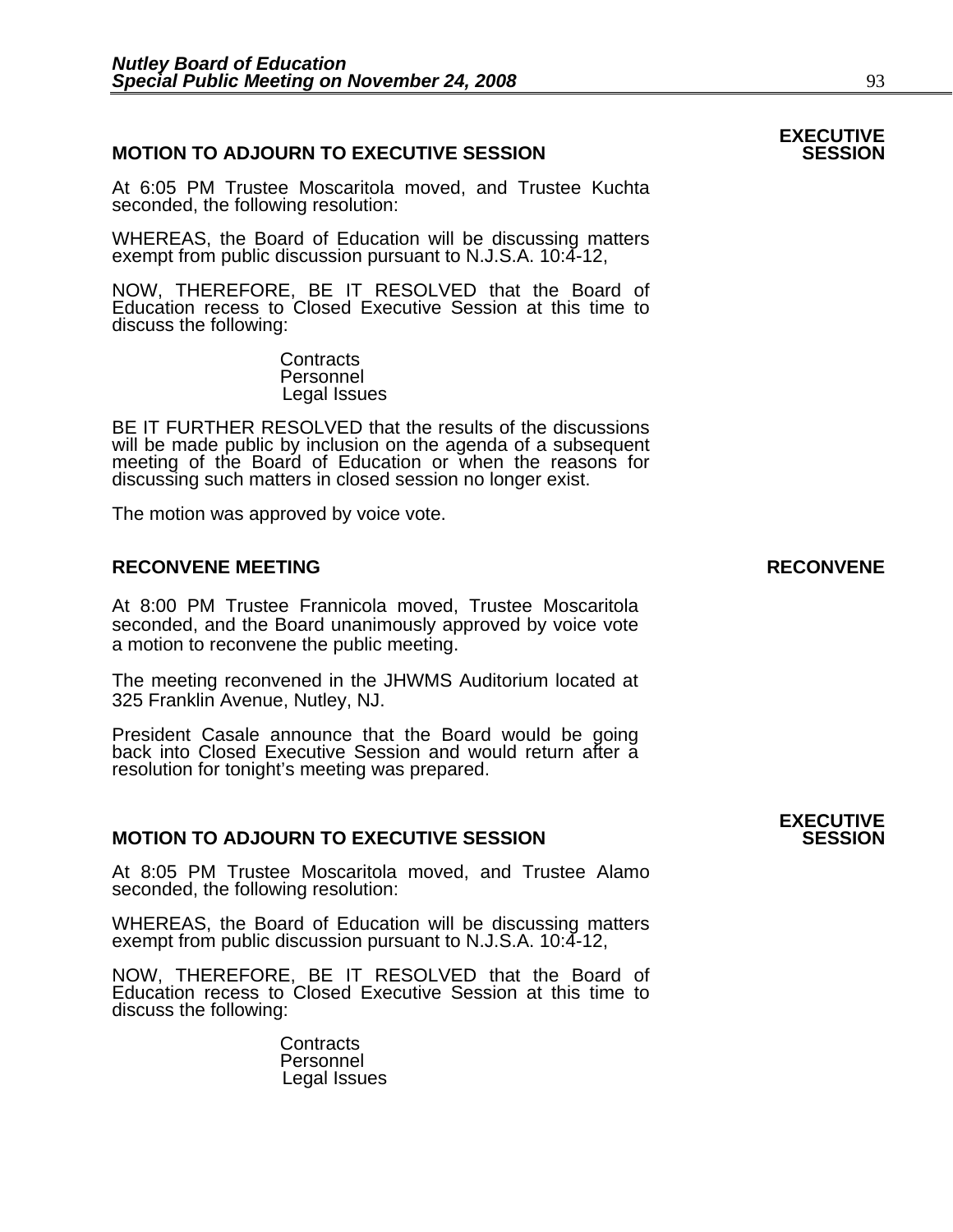BE IT FURTHER RESOLVED that the results of the discussions will be made public by inclusion on the agenda of a subsequent meeting of the Board of Education or when the reasons for discussing such matters in closed session no longer exist.

The motion was approved by voice vote.

### **RECONVENE MEETING RECONVENE**

At 8:15 PM Trustee Reilly moved, Trustee Kuchta seconded, and the Board unanimously approved by voice vote a motion to reconvene the public meeting.

# **ROLL ROLL CALL CALL**

- 
- Present: Mrs. Maria Alamo Mr. Angelo Frannicola Mr. James A. Kuchta Mr. Vincent Moscaritola Mr. Kenneth Reilly Mr. Steven Rogers Mr. Walter Sautter Ms. Patricia Williams Dr. Philip T. Casale

Also Present: Mr. Joseph Zarra, Superintendent of Schools Mrs. Mariana Francioso, Assistant Superintendent of Schools Mr. Michael DeVita, Business Administrator/ Board Secretary Mr. Thomas Cosma, Board Construction Attorney

## **HEARING OF CITIZENS (Resolutions Only) OF CITIZENS**

Several residence asked questions and made comments on the following resolution not limited to the following:

-What can stop Tri-Tech from suing the district again?

-When did the district learn that there was no money left in surplus to honor the previous resolution?

-Was there a performance bond with Tri-Tech?

-Is Tri-Tech aware of this resolution?

-Is Tri-Tech taking any action on their part?

-Does null and voiding this resolution have any effect on the contractors?

-Is it true that there is no relationship with Tri-Tech?

-Does this resolution terminate the contract with Tri-Tech?

-Will you be talking to Tri-Tech managers?

-Is the payment schedule to Tri-Tech null and void with this resolution?

-Concern that this resolution will start a lawsuit again.

-When will the district go out for proposals for another construction manager? -Has money been paid to Tri-Tech already?

**HEARING**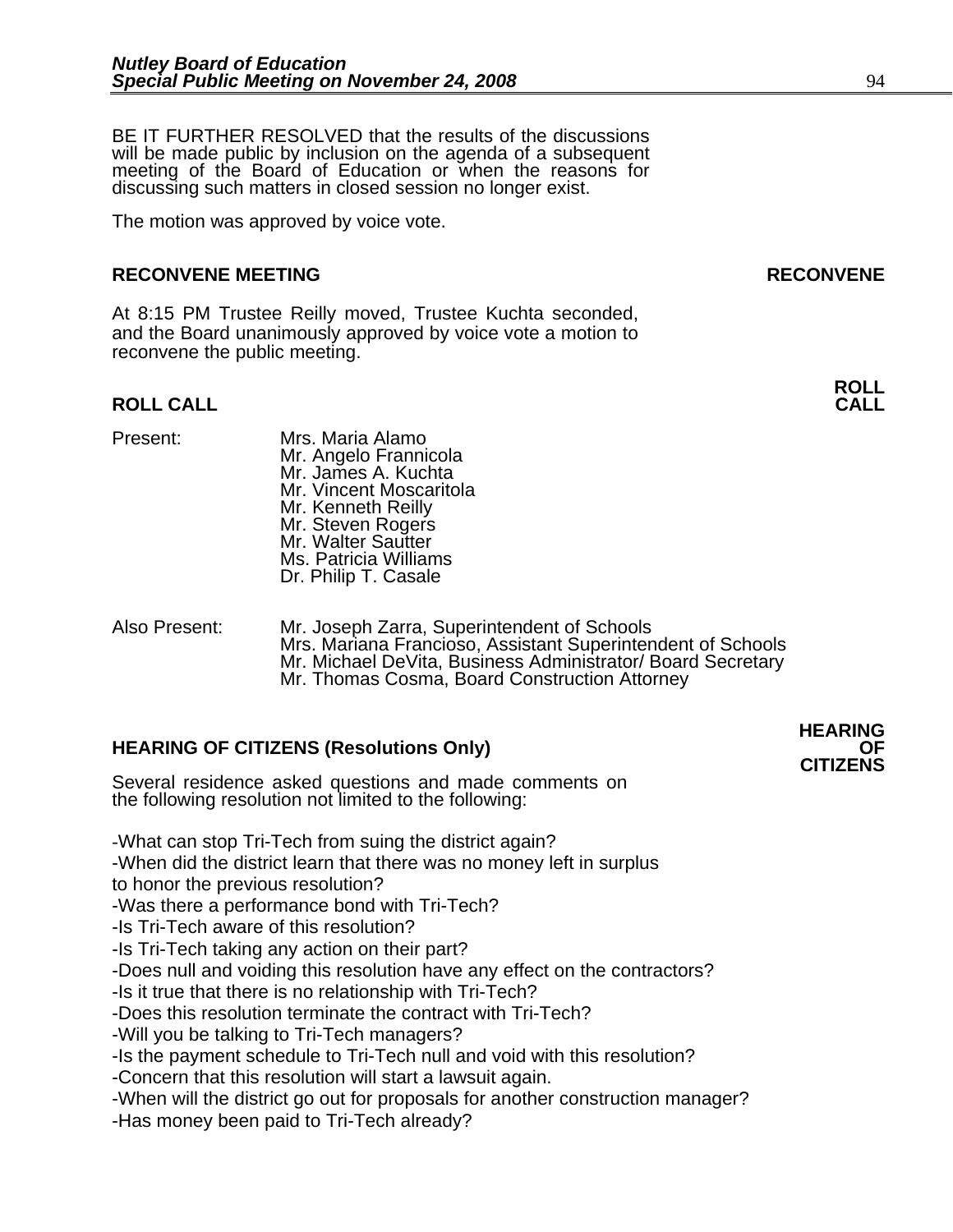-If there was a copy of the settlement agreement? -Suggestion to go out for another construction manager. -Did counsel have a chance to review this resolution? -Advised the Board to look at the settlement agreement before the resolution is voted upon.

President Casale, Mr. Zarra, Mr. Cosma and several trustees responded to the questions.

Trustee Moscaritola moved, and Trustee Frannicola seconded, a motion to table the resolution being voted on. Upon being put to a roll call vote the motion was not carried out with Trustees Alamo, Kuchta, Reilly, Rogers, Sautter, Williams and President Casale voting "No" and Trustees Moscaritola and Frannicola voting "Yes".

> **NULL & VOID SETTLEMENT AGREEMENT TRI-TECH**

# **RESOLUTION**: **DECLARING NULL AND VOID RESOLUTION 5, MAY 1, 2008 SETTLEMENT AGREEMENT**

Trustee Reilly moved, and Trustee Kuchta seconded, the following resolution. Upon being put to a roll call vote the resolution was approved with the following exceptions:

- 1. Trustee Frannicola voted "No".
- 2. Trustee Moscaritola abstained.

WHEREAS, the settlement agreement between the Nutley Board of Education and Tri-Tech Environmental Engineering Inc. was conditioned upon the opinion of Bond Counsel that the settlement obligation can be funded from the 2006 Referendum;

WHEREAS, the Nutley Board of Education has subsequently been told by Bond Counsel that such settlement obligation can been told by Bond Counsel that such settlement obligation can<br>only be paid out of any surplus that might remain after "(i) all<br>the work that was approved by the New Jersey Department of<br>Education, Office of School Faciliti December 12<sup>th</sup> special election has been completed; and (ii)<br>the total amount expended for the work and related fees on the the tetal amount of the teach and referendum does not exceed \$39,760,000."

THEREFORE BE IT RESOLVED that the Nutley Board of Education nullifies and voids Resolution 5 – Settlement Agreement between the Nutley Board of Education and Tri-Tech Environmental Engineering, Inc. approved at the Special<br>Public Meeting on May 1, 2008.